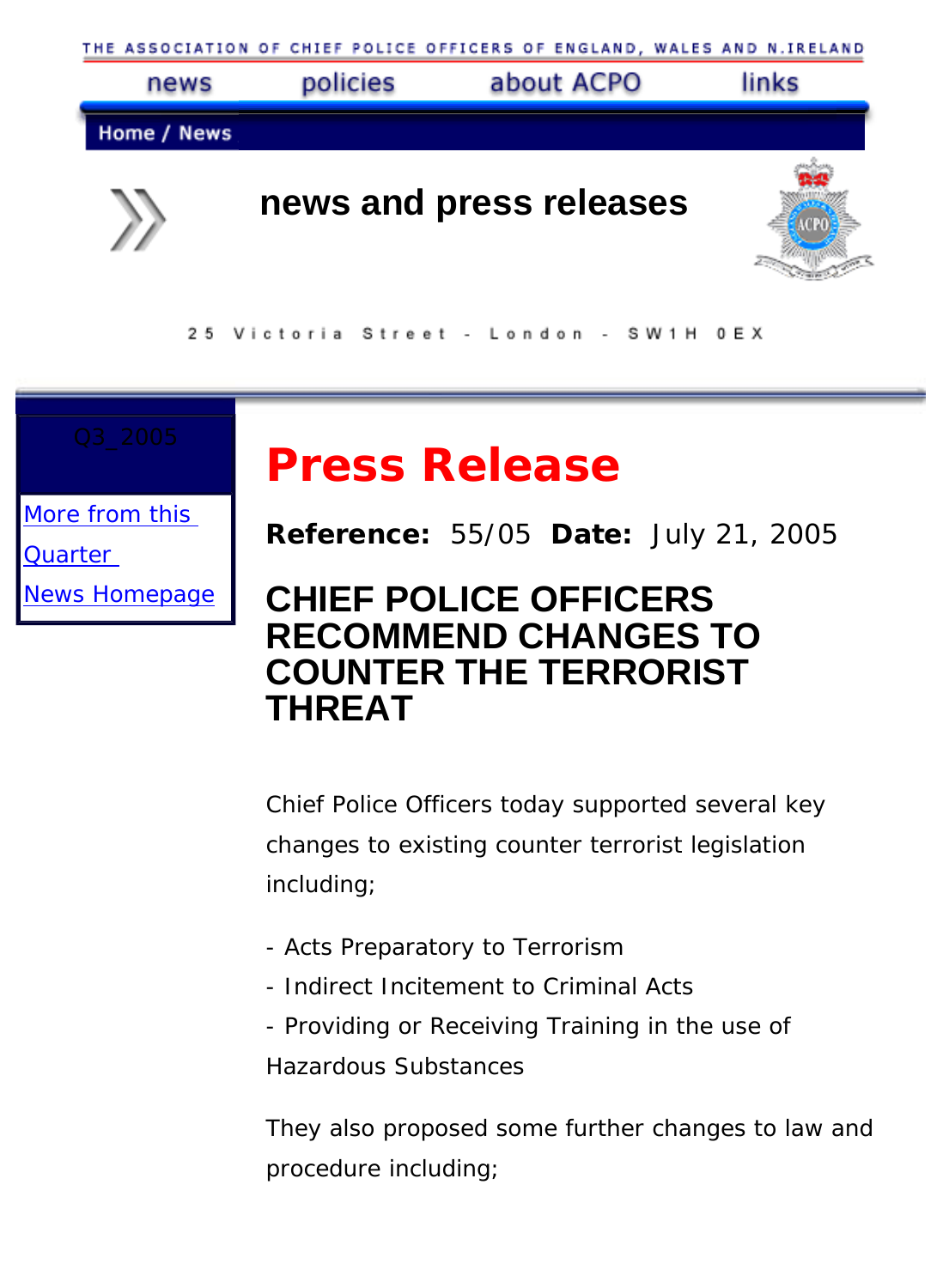- a new offence of not disclosing encryption keys - Extension of maximum pre-charge detention on suspicion of terrorism from 14 days to 3 months - A review of border security

And focused on several other police issues, including;

- a willingness to discuss further the issue of admission of Interception material as evidence in criminal trials; - the need for further funding for regional Special Branches capacity

- the need for further funding for national ANPR capacity

Ken Jones, Chairman of the ACPO Terrorism and Allied Matters Committee, and Chief Constable of Sussex, speaking after meeting the Prime Minister this afternoon, commented;

"The terrorist attacks in London on 7 July and today provide an opportunity for us to reflect on our systems and practices to ensure they are sufficient to counter such unprecedented events.

"All police forces in the UK are working closely with the Metropolitan Police in the investigation of the incidents, and our counter terrorism legislation is sophisticated and robust - yet practice and experience shows us that nothing is flawless. We now have an opportunity to examine our system and close loopholes to prevent the recurrence of such acts.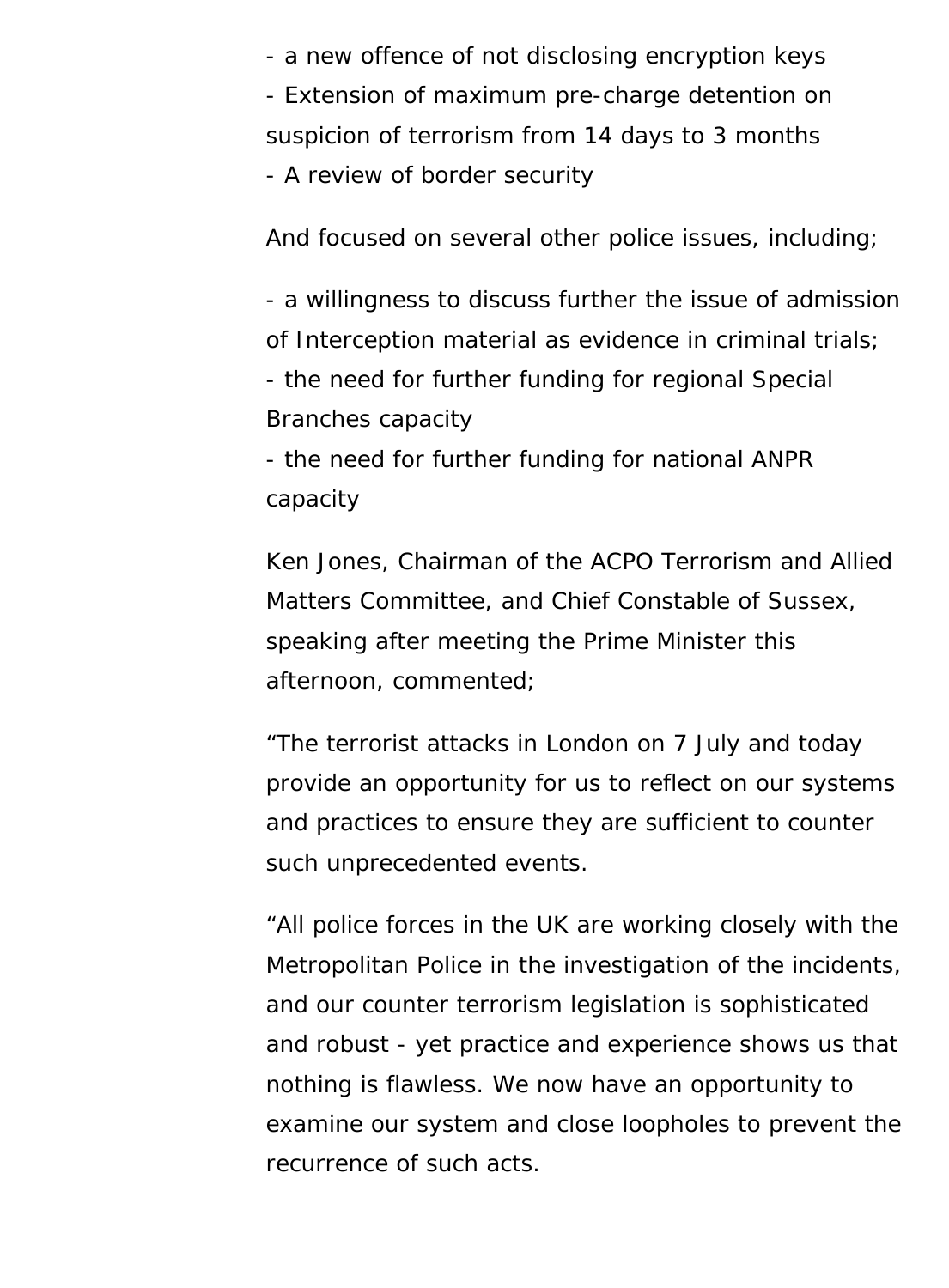"In considering new legislation we recognise the following as imperatives:-

& #61607; New proposals must enhance an already robust system;

& #61607; Proposed changes must not duplicate existing legislation;

 Proposals should be measured and necessary and not viewed as a knee jerk reaction to events;

& #61607; New legislation needs to cut across different law enforcement and intelligence agencies to enable collaboration in countering terrorism;

"At this time there are increased levels of concern and feelings of vulnerability within a number of communities, especially Muslim ones. It is important that society is not seen to disengage from their needs and fears by introducing flawed legislation.

"However the evolving nature of the current threat from international terrorism demands that those charged with countering the threat have the tools they need to do the job. Often there is a need to intervene and disrupt at an early stage those who are intent on terrorist activity in order to protect the public. Clearly our legislation must reflect the importance of such disruptive action.

"We have therefore put to Government today the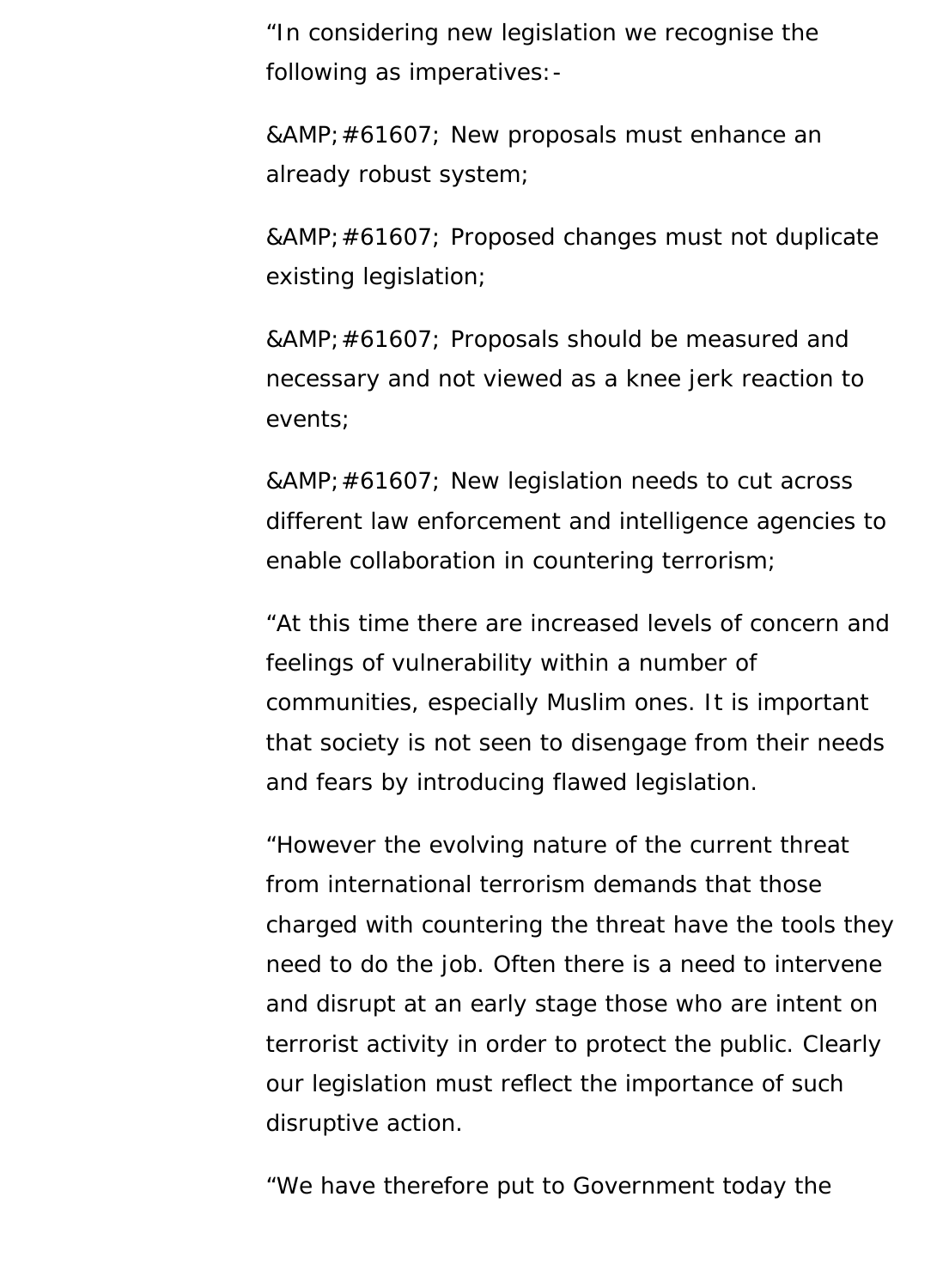following views of the police service."

#### A. Proposed new legislation

The proposed counter terrorism legislation proposes the creation of three new criminal offences and a number of other changes to close loopholes and improve operational efficiency.

1. Acts Preparatory to Terrorism.

This offence will deal with instances where there is serious criminal intent yet the precise details of the terrorist act are not known. It will allow the police and intelligence agencies to intervene at an early stage early to protect the public and will go some way towards countering the negative messages we receive concerning terrorism arrests and subsequent charging/prosecution figures. This offence has been widely discussed previously and is not unexpected. It will assist in putting the tactic of disruption on a more formal legislative footing.

2. Indirect Incitement to Commit Terrorist Acts.

Direct incitement to commit a violent or criminal act is already an offence. The new proposed offence is intended to capture the expression of sentiments which do not amount to direct incitement to commit terrorist acts but which are made with the intent to encourage others to commit terrorist acts.

This offence will allow the UK to ratify the Council of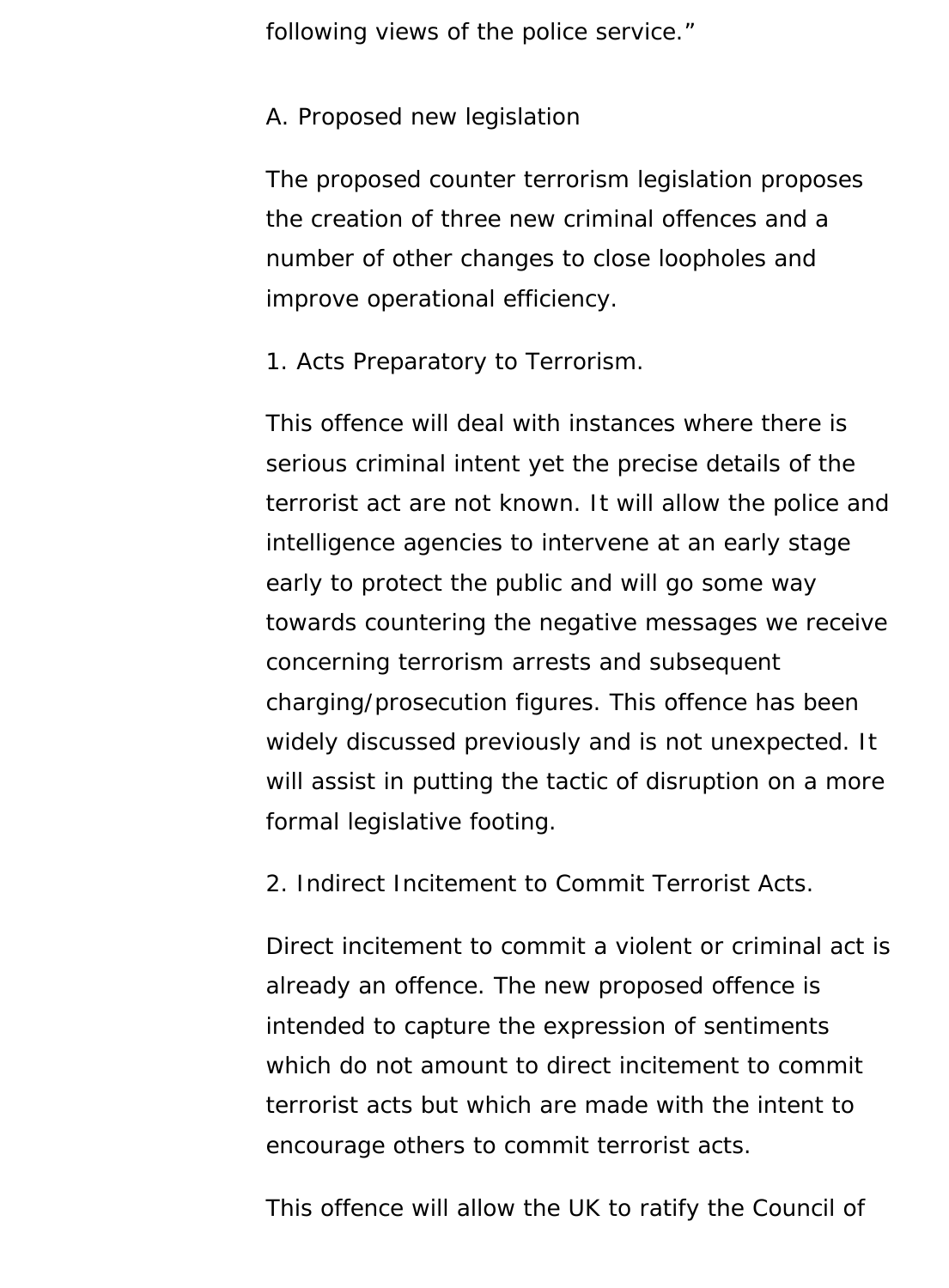Europe Convention on the Prevention of Terrorism which requires parties to have an offence of public provocation to commit a terrorist offence. Public provocation is defined as "inciting the commission of an offence whether or not directly…"

The introduction of this offence will significantly widen the scope of the incitement offence. Clearly there is a Europe wide drive for such legislation to which we would wish to be a key partner.

3. Providing or Receiving Training in the Use of Hazardous Substances.

The purpose of this offence is to cover training undertaken in the UK and abroad. Again this offence complies with the requirements of the Council of Europe Convention for parties to have in place a comprehensive offence to deal with all aspects of terrorist training.

Section 54 of the Terrorism Act 2000 (TACT) provides wide legislative coverage of the issue of terrorist training. However it does not cover issues relating to hazardous substances and methods or techniques. The new offence would address this gap and ensure compliance with other European partners.

The new offence would also incorporate the element of receiving training despite the fact that the Convention only refers to providing training. This would bring the new offence in line with the offences of Section 54 of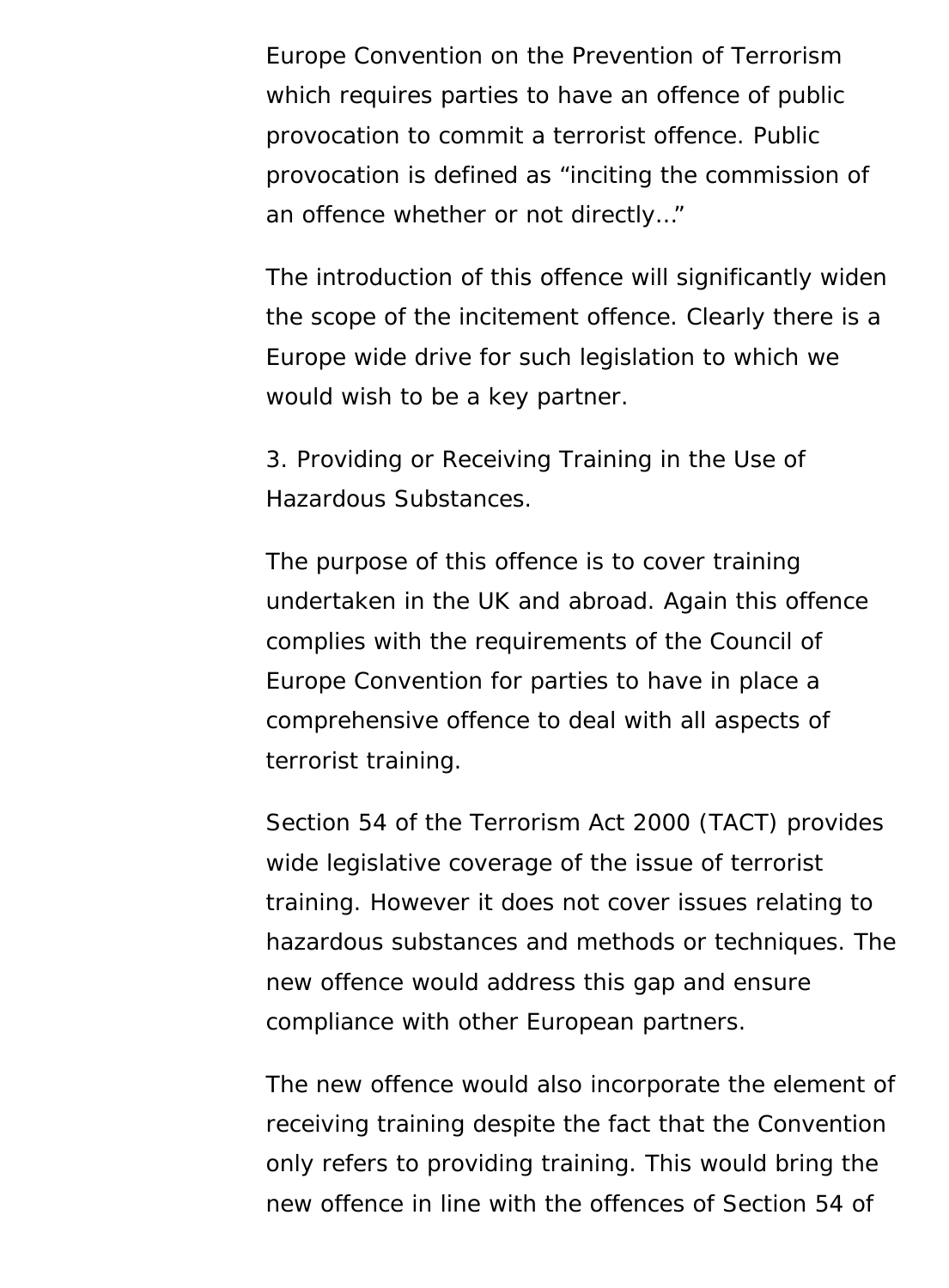#### TACT.

There are provisos attached to this offence in that the training has to have a potential terrorist use and that the training is given or received with the intention of being used for terrorist purposes. The definitions of hazardous substances may need wider consultation but subject to that, this offence will assist our work to protect the public.

2. Proposed changes to existing legislation

1. Introduce "all premises" warrants in terrorist legislation.

This would enable police to obtain search warrants covering any property owned or controlled by terrorist suspects. It would increase efficiency and reduce time wasted applying for warrants during post arrest phase. It may in fact lead to suspects spending shorter periods in custody.

2. Give the Security Service the ability to seek warrants authorising activities overseas.

Currently the Security Service has to rely on the Secret Intelligence Service to act on its behalf.

3. Allow a one day period of grace on warrants under Section 7 of the Intelligence Services Act 1994 if a person enters the United Kingdom.

This will ensure there is no loss of coverage of a target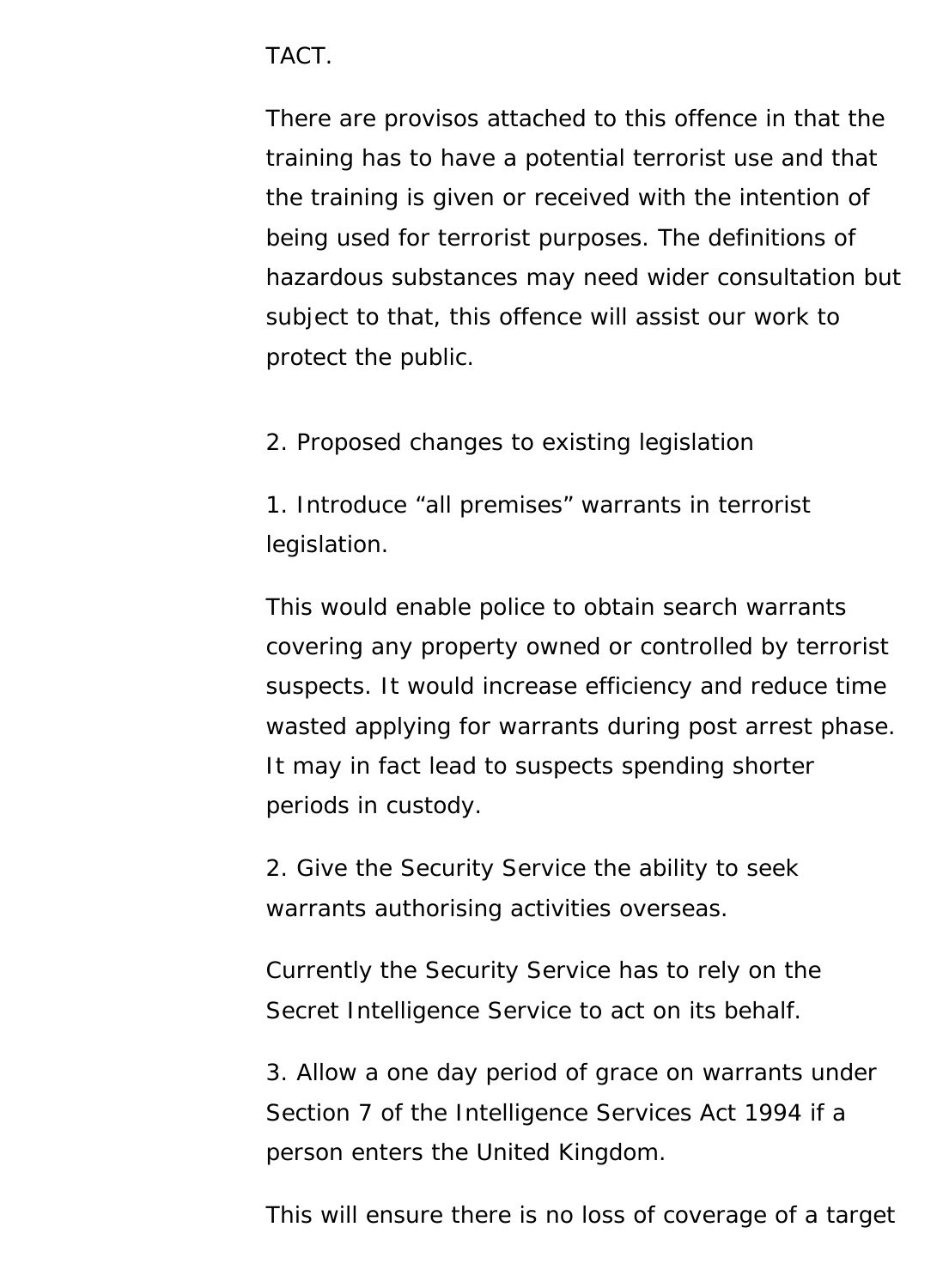coming to the UK.

4. Allow initial cash seizure hearings to take place in closed session.

This will allow hearings concerned with the seizure of terrorist cash to be heard in closed court session and follows on from the Newton Committee recommendations on the Anti Terrorism, Crime and Security Act 2001.

5. Ratification of the UN convention on the suppression of nuclear terrorism.

Various minor changes are required to enable the UK to ratify this convention.

6. Amendments to the Explosive Substances Act 1883.

Amendments should ensure that it is an offence to plan an explosion which takes place overseas. This would appear to be a logical development of the legislation.

7. Extending terrorism stop and search powers to cover bays and estuaries.

Currently stop and search powers under Section 44 of the Terrorism Act 2000 are linked to geographical police boundaries and effectively apply on land. An extension to include bays and estuaries, so called internal waters, would be a step forward. This is a quick measure that would afford added protection.

However there is a consensus within the police service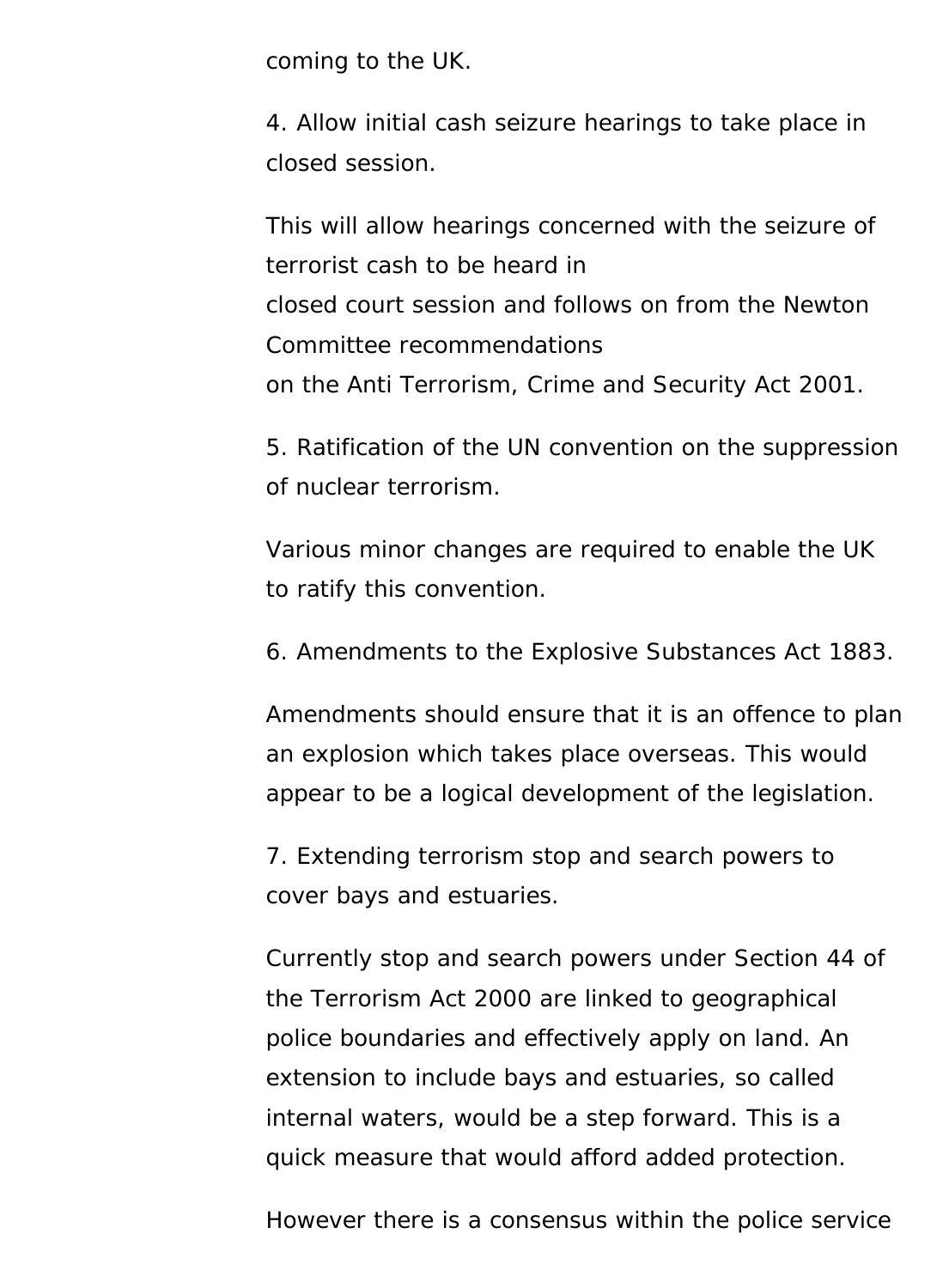that we would wish this power to be extended further. If we take party conferences as an example then there is no power to interdict or stop vessels offshore as Section 44 authority ends at the low water mark. The extension of the power to include the 12 mile coastal limit would be welcome by police forces.

Current legal advice is that such powers cannot be extended without the "reasonable suspicion" test as they interfere with international law and freedom of passage at sea. International agreement for something that falls between internal waters/low water and the 12 mile mark may be the way forward.

8. Increased flexibility of the proscription regime.

This will prevent organisations from evading the proscription regime by changing their name.

9. Improved search powers at ports.

Strengthen the legislation to make it clear that examining officers at ports have powers to search vehicles as part of their examining officer functions.

10. Control Orders.

The Home Secretary has told Parliament that there would be time to consider this issue again. The police approach remains supportive of the need for a form of scrutiny for individuals in order to disrupt terrorist activity without criminal proceedings. Suitable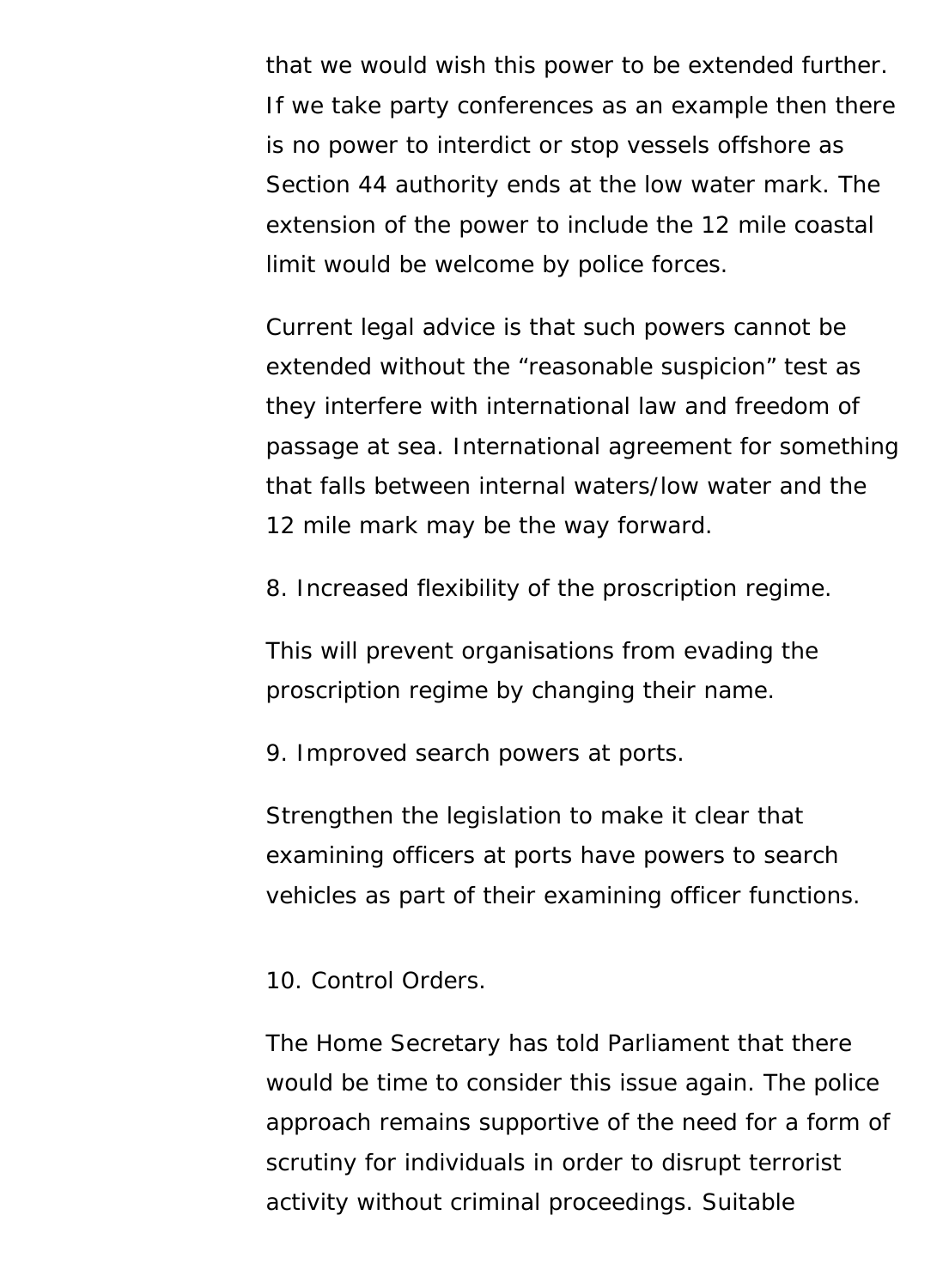legislation will continue to assist the police and intelligence agencies to better contain the terrorist threat.

#### C. New Police Proposals

1.Extension of pre charge detention from 14 days to 3 months

The complexity and scale of current counter terrorist operations leave the current 14 day maximum detention period often insufficient. The complexities and timescales surrounding forensic examination of scenes etc merely add to the burden and immense time pressures on investigating officers. A judicially supervised process to allow detention to be authorised from 14 days up to 3 months would assist in the efficiency and preparation of evidence to sustain charging.

2.Offence not to disclose encryption keys etc

Recent investigations have been made more complex by difficulties for investigating officers in ascertaining whereabouts of encryption keys to access computers etc. An amendment to part 3 of the Regulation of Investigatory Powers Act (RIPA) to make it an offence to fail to disclose such items would provide some sanction against suspects failing to cooperate with investigations.

3.Use of the internet to prepare, encourage, facilitate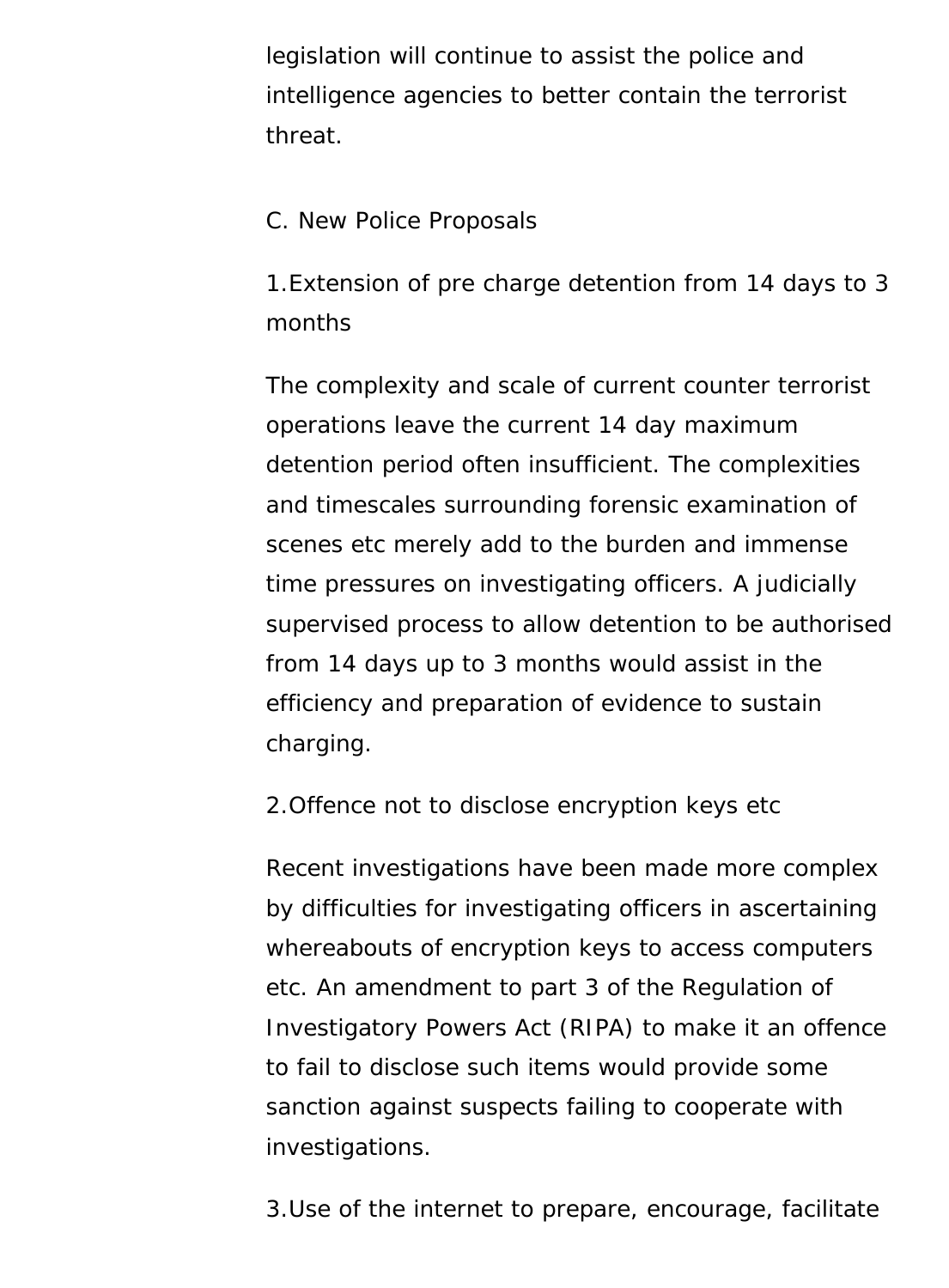acts of terrorism.

The creation of an offence to suppress inappropriate internet usage is necessary in respect of today's global communication capability. This preventative measure may well be catered for within the proposed new offence of acts preparatory to terrorism.

4. Powers to attack identified websites.

This power has significant benefits for counter terrorism and overlaps with other police priorities namely domestic extremism and paedophilia/child pornography. This issue goes beyond national borders and requires significant international cooperation. The need for appropriate authority and warrantry is implicit.

#### 5. Cross Border Authorisations

The office of the National Coordinator Special Branches (NCSB) has a key role is driving forward the ACPO(TAM) theme of building regional capability and capacity. Currently RIPA does not allow for Covert Human Intelligence Source or Directed Surveillance authorities to be authorised by an officer from one force area for implementation in another force area. The advent of regionalisation of Special Branch working processes means that this could become a significant hurdle to operational effectiveness. The introduction of a regional authorisation process would assist this development.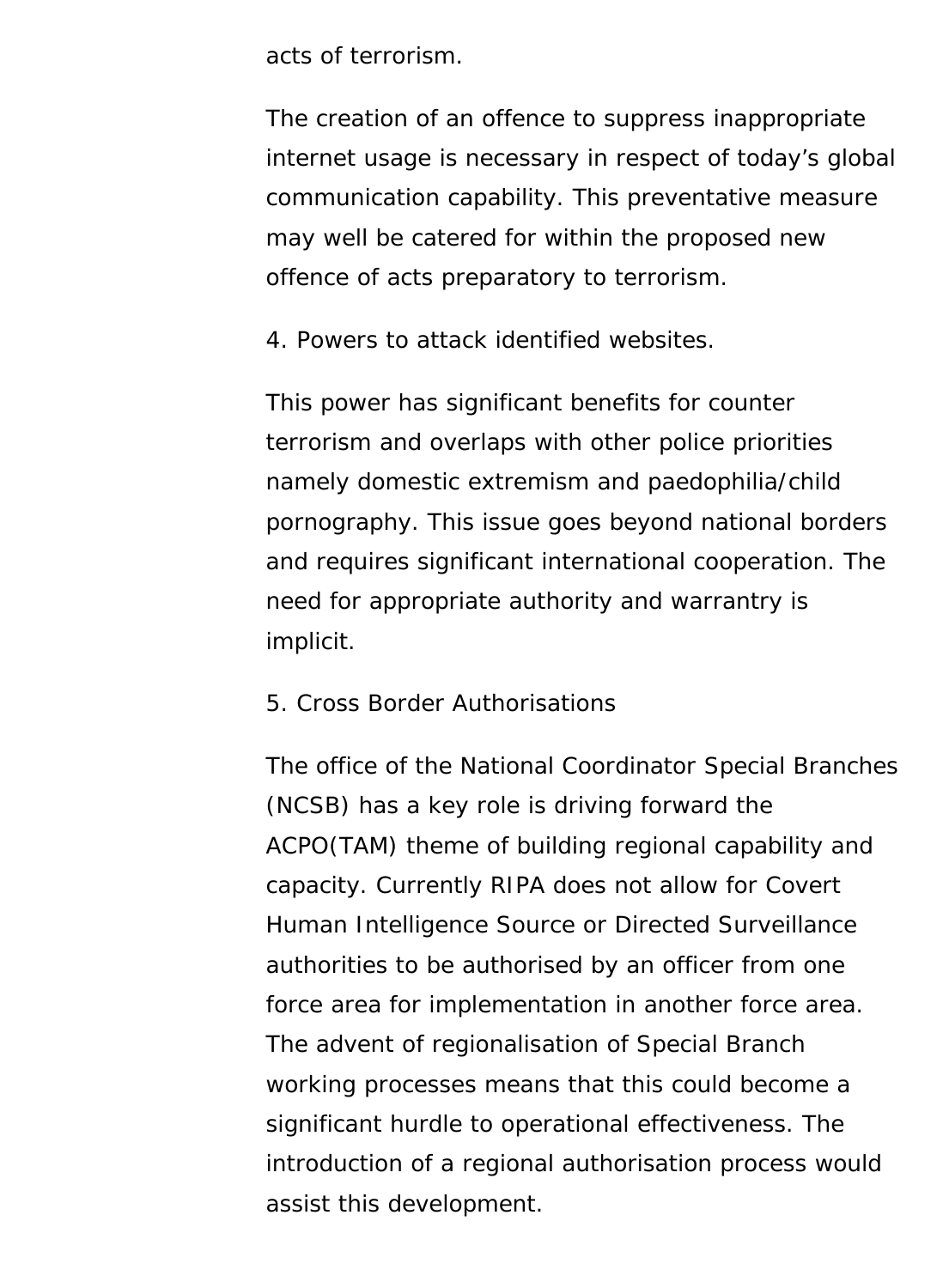6.Cross border property warrants.

This proposal could link directly with the desire for cross border authorisations.

Clearly the development of our regional investigative capability will make this a potential issue for the future.

7. National security equipment at ports.

The urgent expansion of the formal Designation scheme or passenger/cargo hypothecation for security at all air and sea ports is necessary to ensure borders remain properly secured through effective protective security measures. The ACPO preference is the hypothecation model. Currently the ports industry is required to provide accommodation for special branch policing at ports. The standard of provision varies considerably throughout the country and has been highlighted by Lord Carlile as an area requiring constant attention. To raise the bar further it has been identified that a statutory obligation on the ports industry to allow the installation of specific national security equipment (eg ANPR/CCTV) would be particularly helpful. This would ensure that ports operators could not succumb to natural commercial pressure, which might obstruct important additions to the national counter terrorism infrastructure.

8. General aviation powers under the Terrorism Act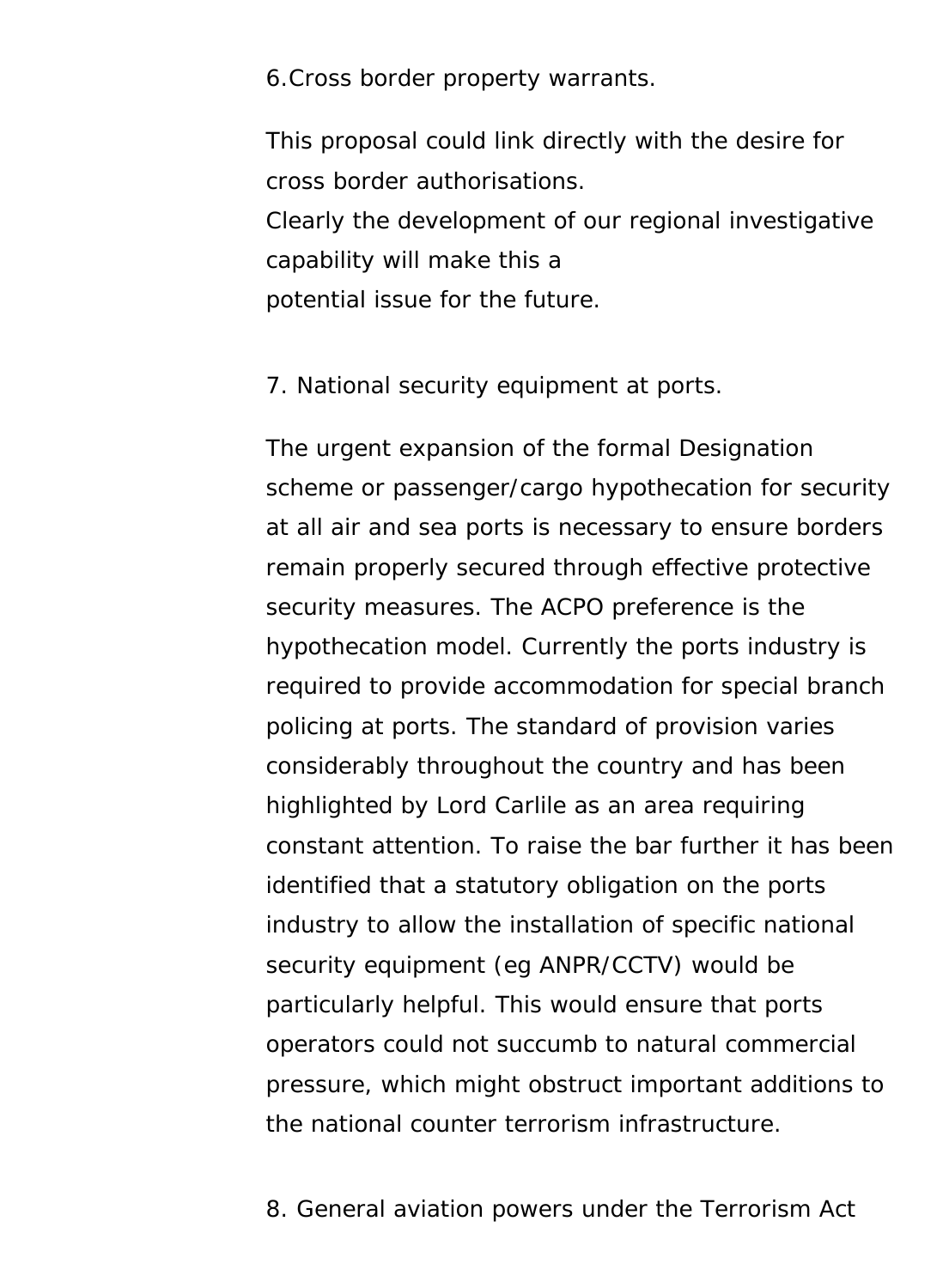#### 2002 (TACT 2000)

The current provisions of TACT 2000 require general aviation to notify the police of flight movements within the common travel area (CTA). We should consider extending this power to include all flights within the CTA and internationally. This would have particular relevance for short flights to and from Europe.

9. Protective security powers.

Government to consider creating a duty on the public and private sector to install and maintain to approved standards protective security in designated locations. Also consideration should be given to creating a duty whereby privately employed security staff are put at the disposal of the police in the immediate aftermath of an outrage.

10. Disclosure in criminal proceedings;

Consideration should be given to developing new rules of disclosure to provide protection from discovery of sensitive tactics and techniques.

11. Compulsory answers to questions.

The obligation placed on company directors in fraud trials to answer questions would have significant benefits if developed into the arena of counter terrorism.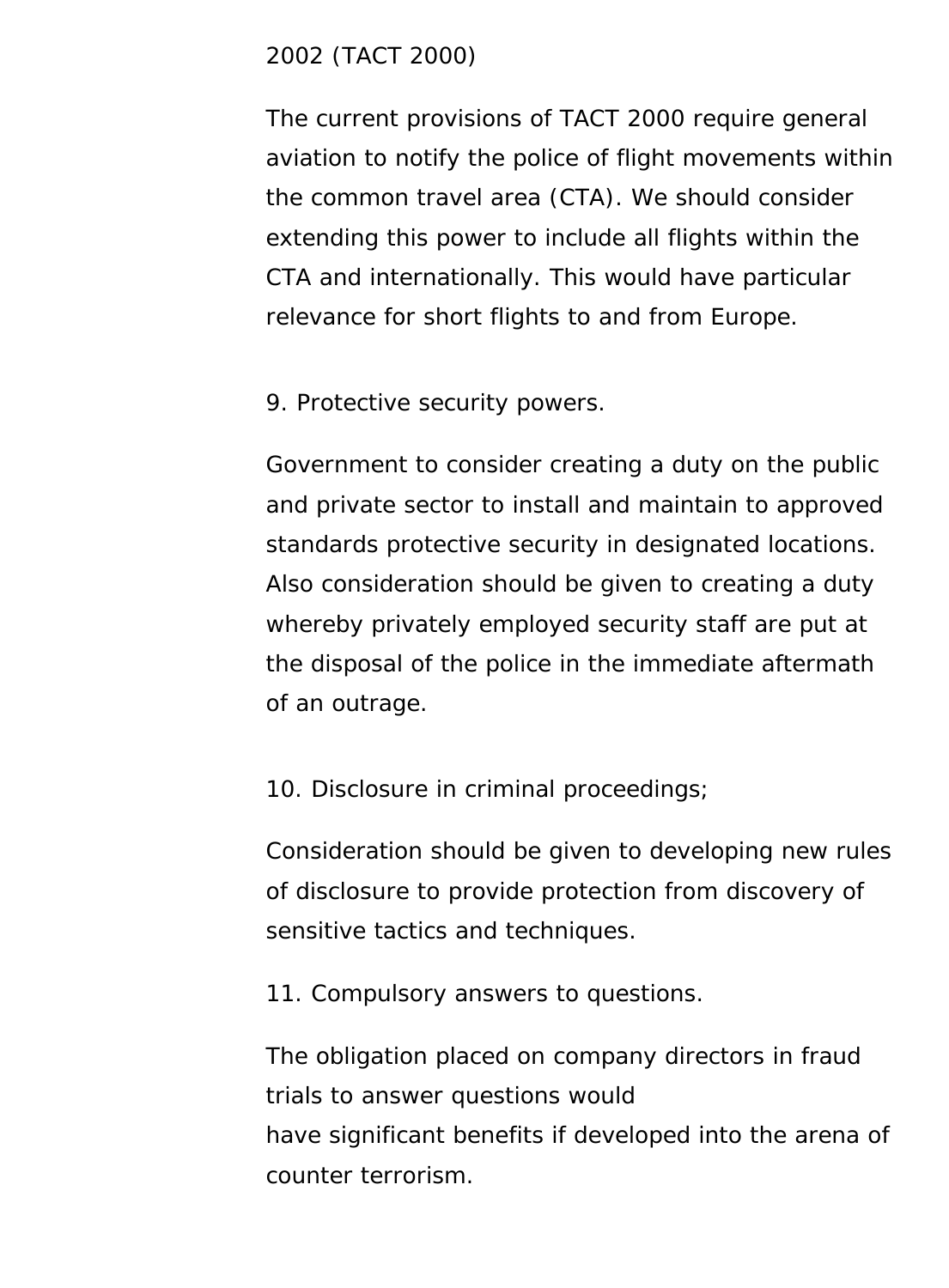#### D. Other policy/structural changes

#### 1. Regionalisation

Government should review and reconsider bids already presented for developing regional police capability and capacity to counter terrorism and domestic extremism. ACPO has submitted detailed modest bids to Government to put in place necessary capability and capacity at the regional level. Reconsideration of these bids is essential.

#### 2 Special Branch Capability

The Home Secretary, as he has done with the National Centre for Policing Excellence through the Police Act 1996, should codify activity and mandate the minimum capability and capacity for special branches within police forces. This has a direct link to the principle of scaleability implicit in the ACPO(TAM) proposals for building regional capability and capacity.

#### 3 ANPR - Nationwide

Significant improvement is possible in our ability to contain the terrorist threat and reduce overall crime. The provision of £45.3 million would enhance the capacity of the ANPR data centre, provide a mobile fingerprint capacity to every mobile ANPR intercept team, provide research and development to safeguard against ANPR counter measures and complete an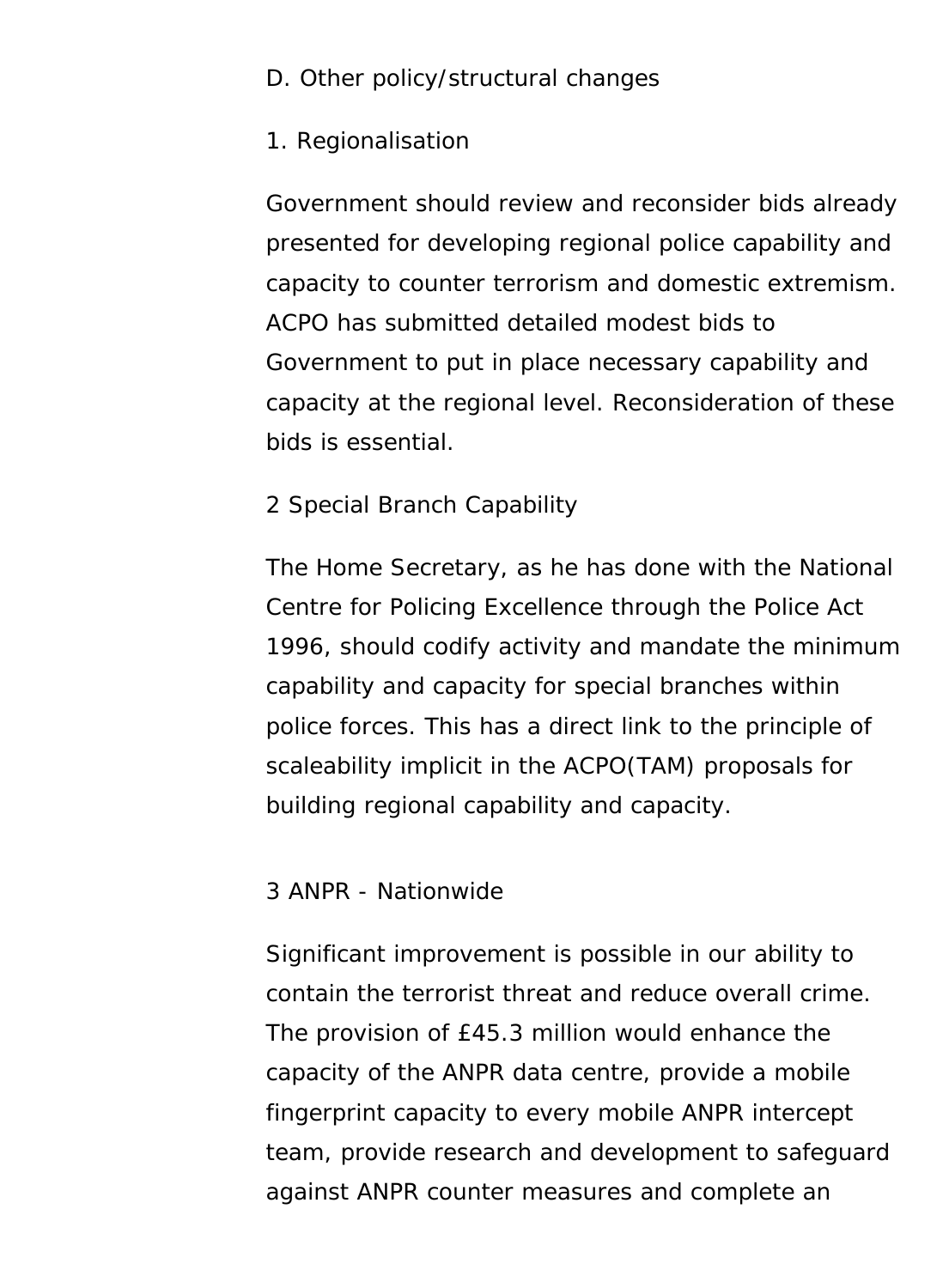upgrade programme for ANPR at all sea and air ports and key road linkages.

4. Border Agency

ACPO believes the Government should review its position on a single Border Agency. The current 'e-borders' programme is developing well and we are fully supportive of its development. We believe it would complement such an Agency.

5. National Police Improvement Agency

This new Agency, due to become operational in April 2007, must ensure that its priorities include the police role in countering terrorism.

6.Threat Level Review

Recent changes to the threat level definitions have provided greater clarity for police and intelligence services in fine tuning responses to minor changes in the intelligence picture but such changes are not well understood by the public and consideration ought to be given to developing and delivering this information in a suitable format for public consumption.

7.Admission of Interception evidence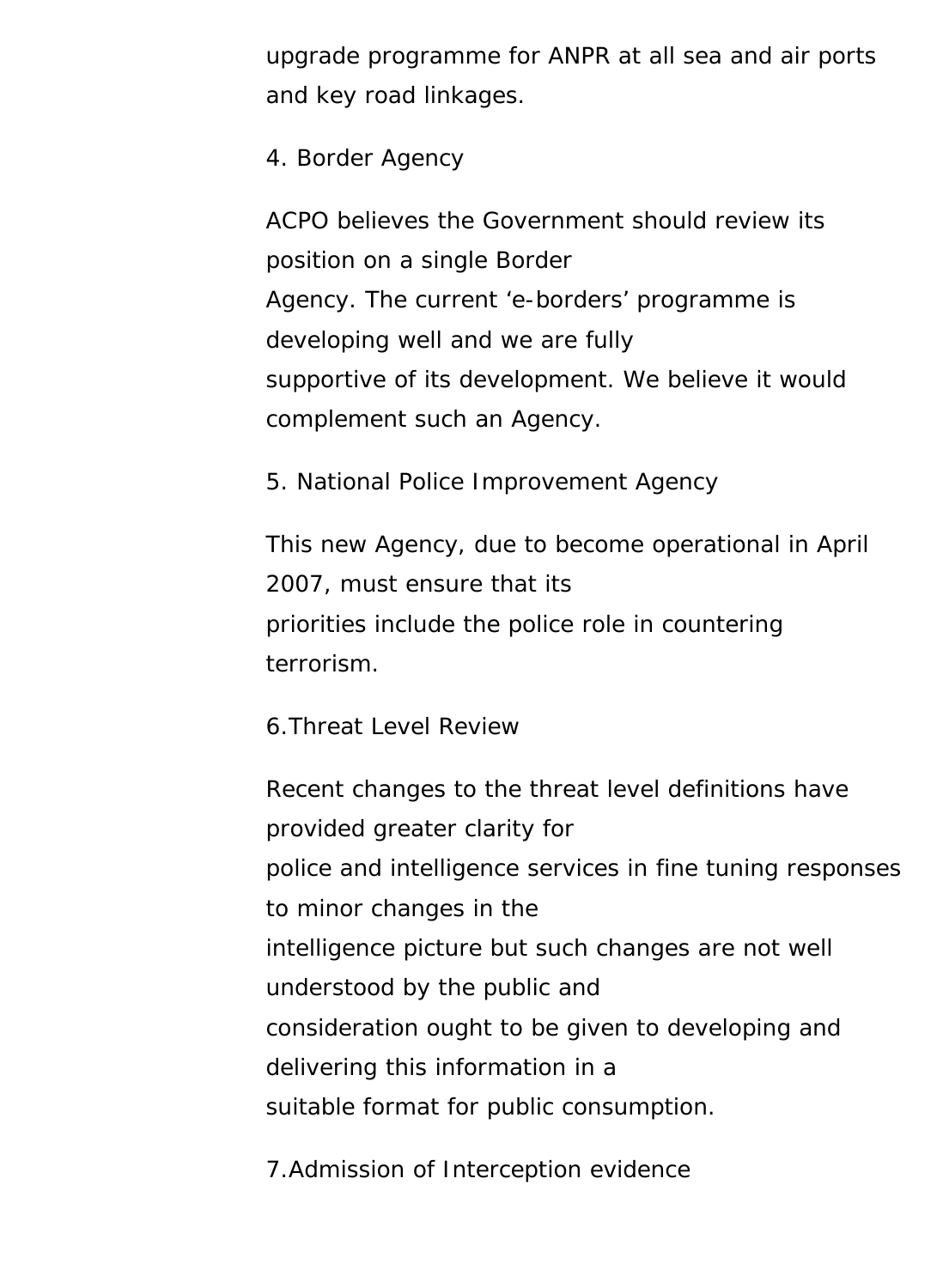Intelligence gained from the lawful and properly accountable interception of communications is a valuable asset for the intelligence services and law enforcement in terrorist investigations. The arguments for and against its admissibility as evidence in subsequent criminal proceedings are finely balanced, and are subject of regular discussion amongst law enforcement and intelligence professionals. The ACPO view has always has been, that on balance the arguments for retaining the current position outweigh those for allowing its admission as evidence in terrorist prosecutions. However we are ready to review that position in consultation with government and security agencies

ends

### **ends**

NOTES FOR EDITORS;

NOTES FOR EDITORS:

The ACPO Press Office can be contacted via 020 7227 3406/3425 (office hours) or via 07803 903686 (out of office hours), or email 'info@acpo.police.uk'. Further information including copies of recent news releases